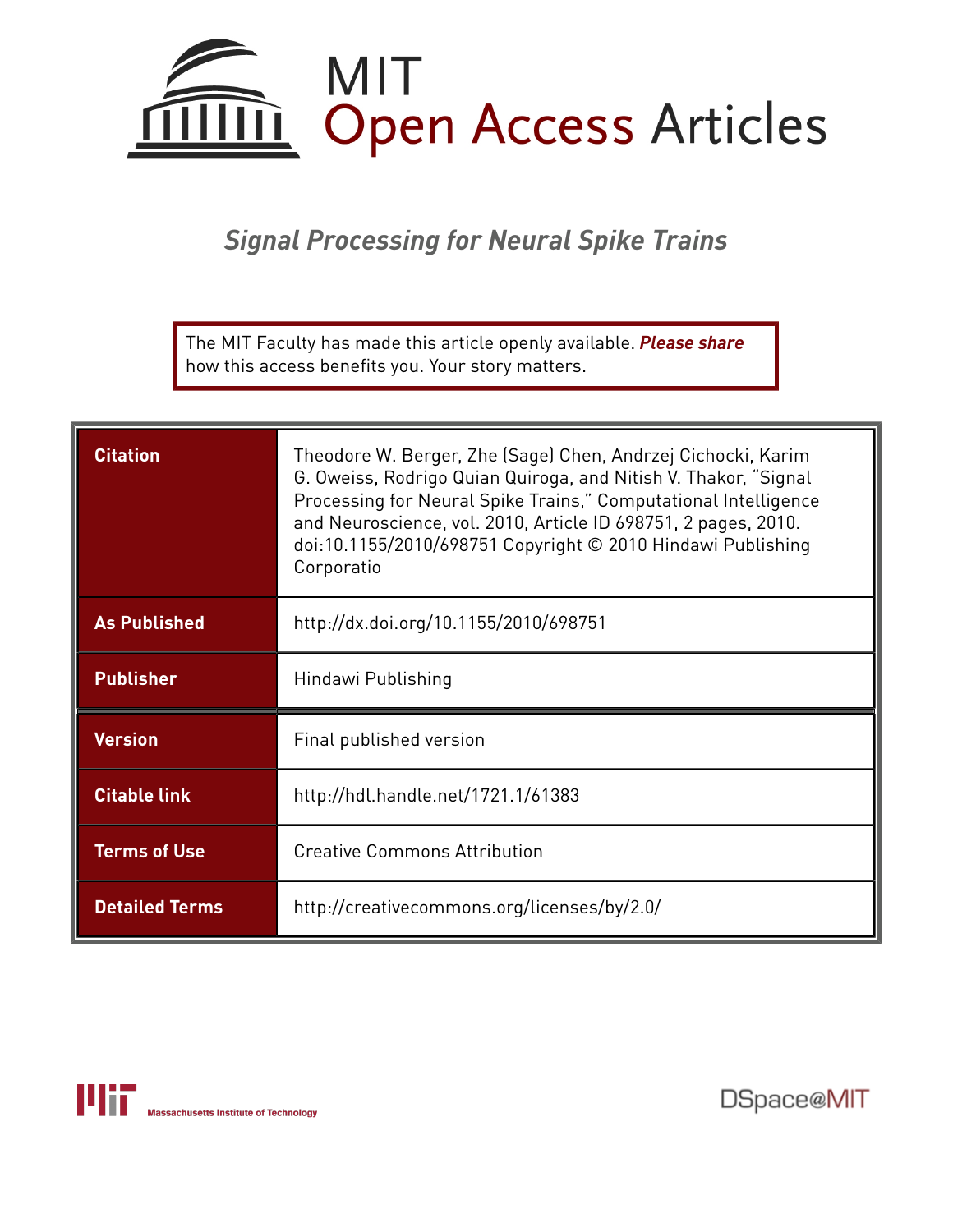## *Editorial* **Signal Processing for Neural Spike Trains**

## **Theodore W. Berger,1 Zhe (Sage) Chen,2 Andrzej Cichocki,3 Karim G. Oweiss,4 Rodrigo Quian Quiroga,5 and Nitish V. Thakor6**

*1Department of Biomedical Engineering, Viterbi School of Engineering, University of Southern California, Los Angeles, CA 90089, USA*

*2Neuroscience Statistics Research Laboratory, Massachusetts Institute of Technology, Cambridge, MA 02139, USA*

*<sup>3</sup> Laboratory for Advanced Brain Signal Processing, RIKEN Brain Science Institute, Wako-shi, Saitama 351-0198, Japan*

*5Department of Engineering, University of Leicester, Leicester LE1 7RH, UK*

*<sup>6</sup> School of Medicine, Johns Hopkins University, Baltimore, MD 21205, USA*

Correspondence should be addressed to Zhe (Sage) Chen, zhechen@mit.edu

Received 21 February 2010; Accepted 21 February 2010

Copyright © 2010 Theodore W. Berger et al. This is an open access article distributed under the Creative Commons Attribution License, which permits unrestricted use, distribution, and reproduction in any medium, provided the original work is properly cited.

Signal processing and statistics have been playing a pivotal role in computational neuroscience and neural engineering research. Advances in technology have enabled us to simultaneously record extracellular neuronal signals through hundreds of electrode arrays, from which spike trains and local field potentials (LFPs) measurements are obtained. Neural spikes, also known as action potentials, are 0 and 1 observations recorded and subsequently extracted from the output of spiking neurons. To obtain a discrete form of neural spike trains, from either single or multiunits, raw neuronal signals have to be processed properly by some operations, such as filtering, thresholding, detection, and sorting. In the past, signal processing theories and algorithms have been applied for neural spike train analysis. The main objective of this special issue of *Computational Intelligence and Neuroscience* (CIN) is to provide a forum for revisiting some fundamental and important issues with newly developed signal-processing tools.

This special issue includes 10 contributions that cover a wide range of signal-processing techniques and approaches for neural spike train analysis, including detection, sorting, encoding, and decoding. Loosely, these 10 papers may be classified into three categories.

*(1) Recording and Analysis of Neuronal Spikes from Single Neuron*. The first paper "Quantitative estimation of the non-stationary behavior of neural spontaneous activity" by Destro-Filho et al. describes a quantitative approach to estimate the nonstationary behavior of neuronal spontaneous activity. The authors use a detrended fluctuation analysis (DFA) algorithm to estimate the "stationary time," and apply the analysis to interspike interval time series to retrieve information from neural signals. These quantitative measures may help to characterize and reveal nonstationary nature underlying important physiological phenomena. The paper "Stability of neural firing in the trigeminal nuclei under mechanical whisker stimulation" by Makarov et al. describes a method that uses the time evolution of ridges in the wavelet transform spectrum of spike trains to quantify the dynamical stability of neuronal responses to a sensory stimulus. The nonstationary nature of the neuronal responses to tactile whisker stimulation is studied therein, showing that neurons from rat trigeminal nuclei can perform as stimulus frequency filter and adapt their neural coding scheme according to the stimulus characteristic. The paper "Spike sorting of muscle spindle afferent nerve activity recorded with thinfilm intrafascicular electrodes" by Djilas et al. describes a neuronal spike detection and classification scheme for separating activity of primary and secondary afferents of muscle spindle activity. The detection algorithm, based on a multiscale continuous wavelet transform, is shown to outperform the standard threshold detection scheme especially under a low signal-to-noise ratio condition. Because of its strength of isolating activity related to the muscle length, this algorithm has a potential application for the closed-loop functional electrical stimulation (FES) system with natural sensory feedback. The paper "State-space algorithms for

*<sup>4</sup>Department of Electrical and Computer Engineering, Michigan State University, MI 48824, USA*